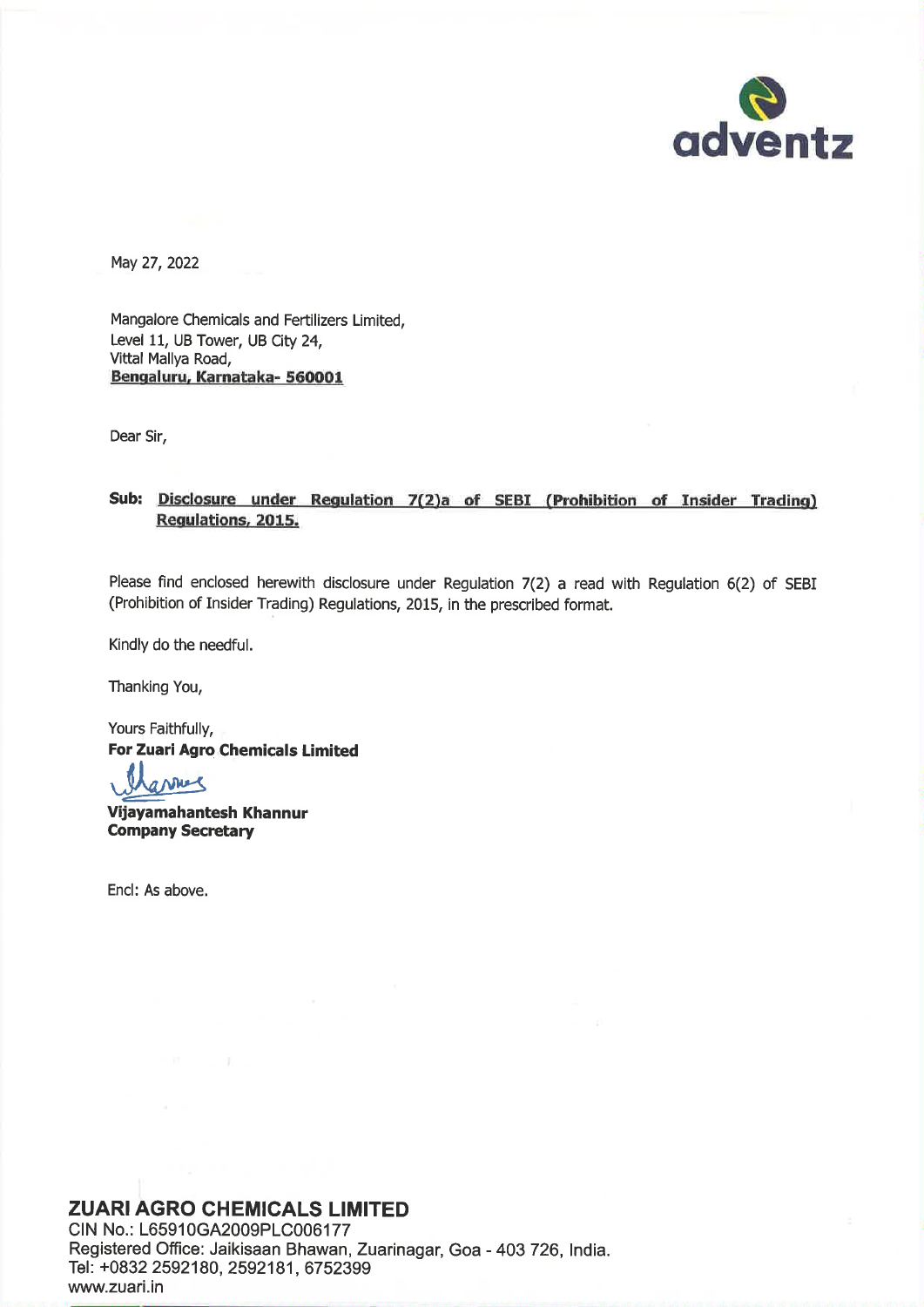## FORM-C

SEBI (Prohibition of Insider Trading) Regulations, 2015

[Regulation 7 (2) read with Regulation 6(2) - Continual disclosure]

Name of the Company: Mangalore Chemicals and Fertilizers Limited (MCFL)

ISIN of the Company: INE558B01017

Details of change in holding of Securities of Promoter, Member of the Promoter Group, Designated Person or Director of a listed company and immediate relatives of such persons and other such persons as mentioned in Regulation 6(2).

| Name, PAN, CIN/DIN,       |                      |                      | & Category of Securities held prior to Securities acquired/Disposed |            |           |                              |                     | Securities            | held         |            | post Date of allotment advice/Date of        |            | Mode of acquisition                           | Exchan    |
|---------------------------|----------------------|----------------------|---------------------------------------------------------------------|------------|-----------|------------------------------|---------------------|-----------------------|--------------|------------|----------------------------------------------|------------|-----------------------------------------------|-----------|
| address with contact      | Person               | acquisition/disposal |                                                                     |            |           |                              |                     | acquisition/disposal  |              |            | acquisition of shares/disposal of intimation |            | /disposal (on market/ ge on                   |           |
| nos.                      | (Promoter/           |                      |                                                                     |            |           |                              | shares, specify     |                       |              |            | to company                                   | bublic/    | which                                         |           |
|                           | member of<br>the     | Type of              | No.                                                                 | Type of    | No.       | Value                        | Transacti Type of   |                       | No. and % of | From       | To                                           |            | rights/preferential                           | the       |
|                           | promoter             | securities and %     |                                                                     | securities |           |                              |                     | on Type securities    | shareholding |            |                                              |            | offer/                                        | trade     |
|                           | group/desig (For eg. |                      | $ $ of                                                              | (For eq.   |           |                              | Purchas (For eg.    |                       |              |            |                                              |            | off market/ Inter-se   was                    |           |
|                           | nated                |                      | - Shares,  shareholding                                             |            |           |                              | e/sale              | $\vdash$ Shares,      |              |            |                                              |            | transfer, ESOPs, etc.) <sup>[execute</sup> ]  |           |
|                           | person/              | Warrants,            |                                                                     | Shares,    |           |                              | Pledge /            | Warrants,             |              |            |                                              |            |                                               |           |
|                           | Director             | Convertibl           |                                                                     | Warrants,  |           |                              |                     | Revocatio Convertible |              |            |                                              |            |                                               |           |
|                           | s/immediat           | e                    |                                                                     | Convertibl |           |                              |                     | Debentures            |              |            |                                              |            |                                               |           |
|                           | e relative           | Debentur             |                                                                     |            |           |                              | Invocatio  , Rights |                       |              |            |                                              |            |                                               |           |
|                           |                      | es, Rights           |                                                                     |            |           |                              |                     | entitlement           |              |            |                                              |            |                                               |           |
|                           | to/others            |                      |                                                                     | Debenture  |           |                              | Others-             | etc.)                 |              |            |                                              |            |                                               |           |
|                           | $ $ etc. $)$         | entitleme            |                                                                     | s, Rights  |           |                              | please              |                       |              |            |                                              |            |                                               |           |
|                           |                      | nts etc.)            |                                                                     | entitiemen |           |                              | specify)            |                       |              |            |                                              |            |                                               |           |
|                           |                      |                      |                                                                     | t, etc.)   |           |                              |                     |                       |              |            |                                              |            |                                               |           |
| 1                         | $\overline{2}$       | 3                    | 4                                                                   | 5          | 6         | $\overline{ }$               | 8                   | 9                     | 10           | 11         | 12                                           | 13         | 14                                            | 15        |
| Zuari Agro Chemicals      | Promoter             | <b>Equity</b>        | 6,40,28,362                                                         | Equity     | 45,00,000 | Rs. 34,06,50,000 Creation    |                     | Equity                | 6,40,28,362  | 25-05-2022 | 25-05-2022                                   | 27-05-2022 | Zuari Agro Chemicals                          | <b>NA</b> |
| Limited (ZACL)            |                      | shares               | 54.03%                                                              | Shares     |           | (45,00,000* 75.70) of pledge |                     | <b>Shares</b>         | 54.03%       | (Date of   | (Date of                                     |            | Limited (ZACL) has                            |           |
| PAN - AAACZ3924H          |                      |                      |                                                                     |            |           |                              |                     |                       |              | Creation)  | Creation)                                    |            | created pledge on                             |           |
| $CIN -$                   |                      |                      |                                                                     |            |           |                              |                     |                       |              |            |                                              |            | equity shares<br>the                          |           |
| L65910GA2009PLC006177     |                      |                      |                                                                     |            |           |                              |                     |                       |              |            |                                              |            | held in<br>MCFL in                            |           |
| Regd. Office - Jai Kisaan |                      |                      |                                                                     |            |           |                              |                     |                       |              |            |                                              |            | favour of Vistra ITCL<br>(India)<br>Limited   |           |
| Bhawan, Zuarinagar,       |                      |                      |                                                                     |            |           |                              |                     |                       |              |            |                                              |            | (Debenture Trustee)                           |           |
| $Goa - 403726$            |                      |                      |                                                                     |            |           |                              |                     |                       |              |            |                                              |            | to secure the Non                             |           |
| Contact No. 0832 2592509  |                      |                      |                                                                     |            |           |                              |                     |                       |              |            |                                              |            | Convertible                                   |           |
|                           |                      |                      |                                                                     |            |           |                              |                     |                       |              |            |                                              |            | Debentures issued by                          |           |
|                           |                      |                      |                                                                     |            |           |                              |                     |                       |              |            |                                              |            | the Company                                   |           |
|                           |                      |                      |                                                                     |            |           |                              |                     |                       |              |            |                                              |            | Debenture<br><b>Holders</b>                   |           |
|                           |                      |                      |                                                                     |            |           |                              |                     |                       |              |            |                                              |            | Centrum<br>Capital                            |           |
|                           |                      |                      |                                                                     |            |           |                              |                     |                       |              |            |                                              |            | Advisors Limited of                           |           |
|                           |                      |                      |                                                                     |            |           |                              |                     |                       |              |            |                                              |            | Rs. 25 crores for the                         |           |
|                           |                      |                      |                                                                     |            |           |                              |                     |                       |              |            |                                              |            | of<br>(a)<br>purpose                          |           |
|                           |                      |                      |                                                                     |            |           |                              |                     |                       |              |            |                                              |            | repayment of existing                         |           |
|                           |                      |                      |                                                                     |            |           |                              |                     |                       |              |            |                                              |            | identified debt (b)                           |           |
|                           |                      |                      |                                                                     |            |           |                              |                     |                       |              |            |                                              |            | term working<br>llong<br>capital purposes (c) |           |
|                           |                      |                      |                                                                     |            |           |                              |                     |                       |              |            |                                              |            |                                               |           |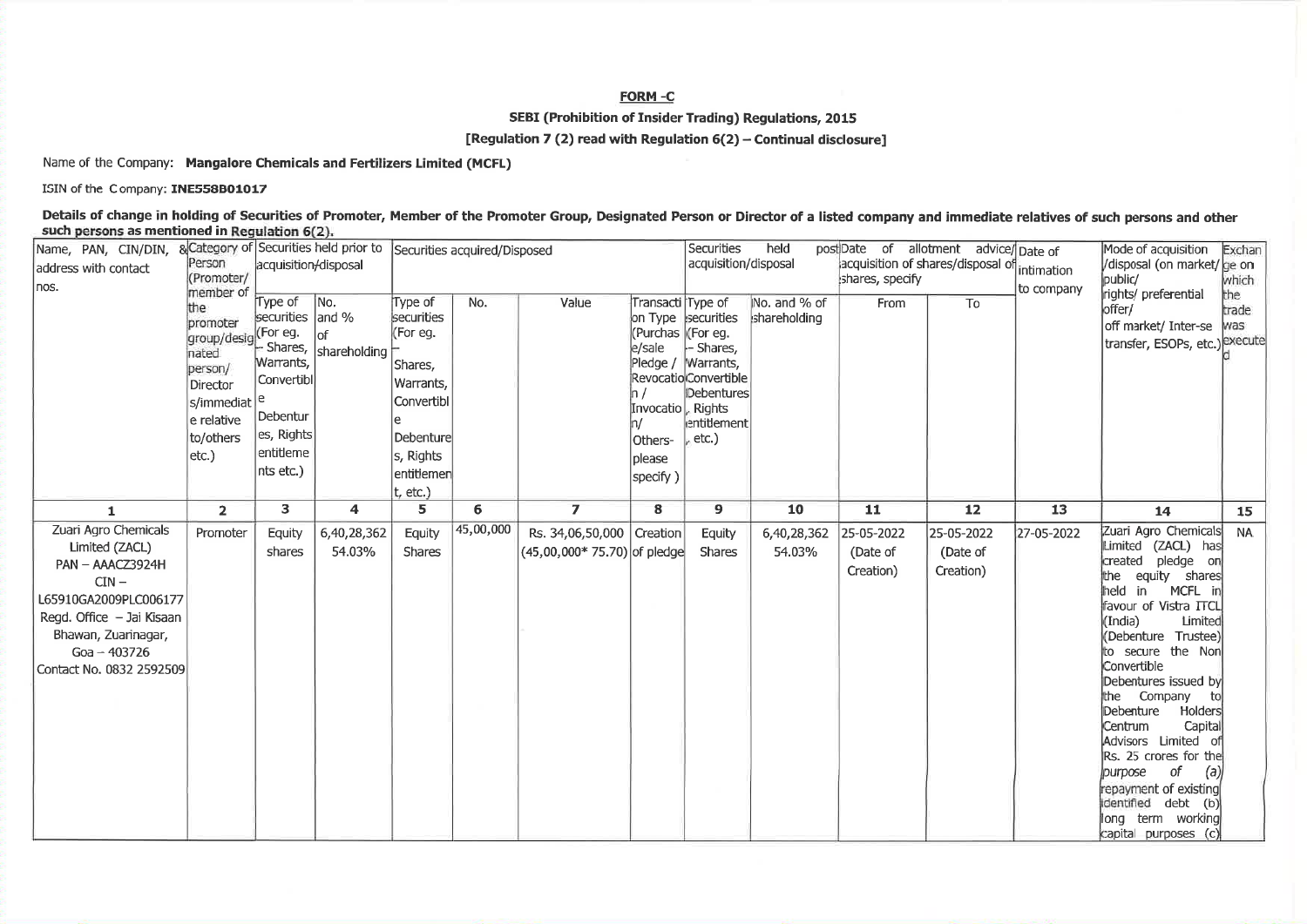|  |  |  |                                                                                                                     |  |  |  | relatedi<br>costs and expenses. |  |
|--|--|--|---------------------------------------------------------------------------------------------------------------------|--|--|--|---------------------------------|--|
|  |  |  | Note: (i) "Conviting" shall have the measure as defined under very lating $2(4)(3)$ , CCER (p. 144). $\epsilon = 1$ |  |  |  |                                 |  |

Note: (i) "Securities" shall have the meaning as defined under regulation 2(1)(i) of SEBI (Prohibition of Insider Trading) Regulations, 2015.

(ii) Value of transaction excludes taxes/brokerage/any other charges

### Details of trading in derivatives on the securities of the company by Promoter, member of the promoter group, designated person or Director of a listed company and immediate relatives of such persons and other such persons as mentioned in Regulation 6(2).

| Trading in derivatives (Specify type of contract, Futures or Options etc) | Exchange on which the trade was<br>executed |                |                                                                |                |                                                  |     |
|---------------------------------------------------------------------------|---------------------------------------------|----------------|----------------------------------------------------------------|----------------|--------------------------------------------------|-----|
| Type of contract                                                          | Contract specifications                     |                | Buy                                                            |                |                                                  |     |
| the property of the property of                                           |                                             | Notional Value | Number of units<br>$\sqrt{\frac{1}{2}}$ (contracts * lot size) | Notional Value | Number of units (contracts * lot<br>size)<br>528 |     |
| 16                                                                        | 17                                          | 18             | 19                                                             | 20             | 21                                               | 22  |
| N.A.                                                                      | <b>N.A.</b>                                 | N.A.           | N.A.                                                           | N.A.           | N.A.                                             | N.A |
|                                                                           |                                             |                |                                                                |                |                                                  |     |

Note: In case of Options, notional value shall be calculated based on Premium plus strike price of options

For Zuari Agro Chemicals Limited

arries

Vijayamahantesh Khannur **Company Secretary** Date: 27-05-22 Place: Bengaluru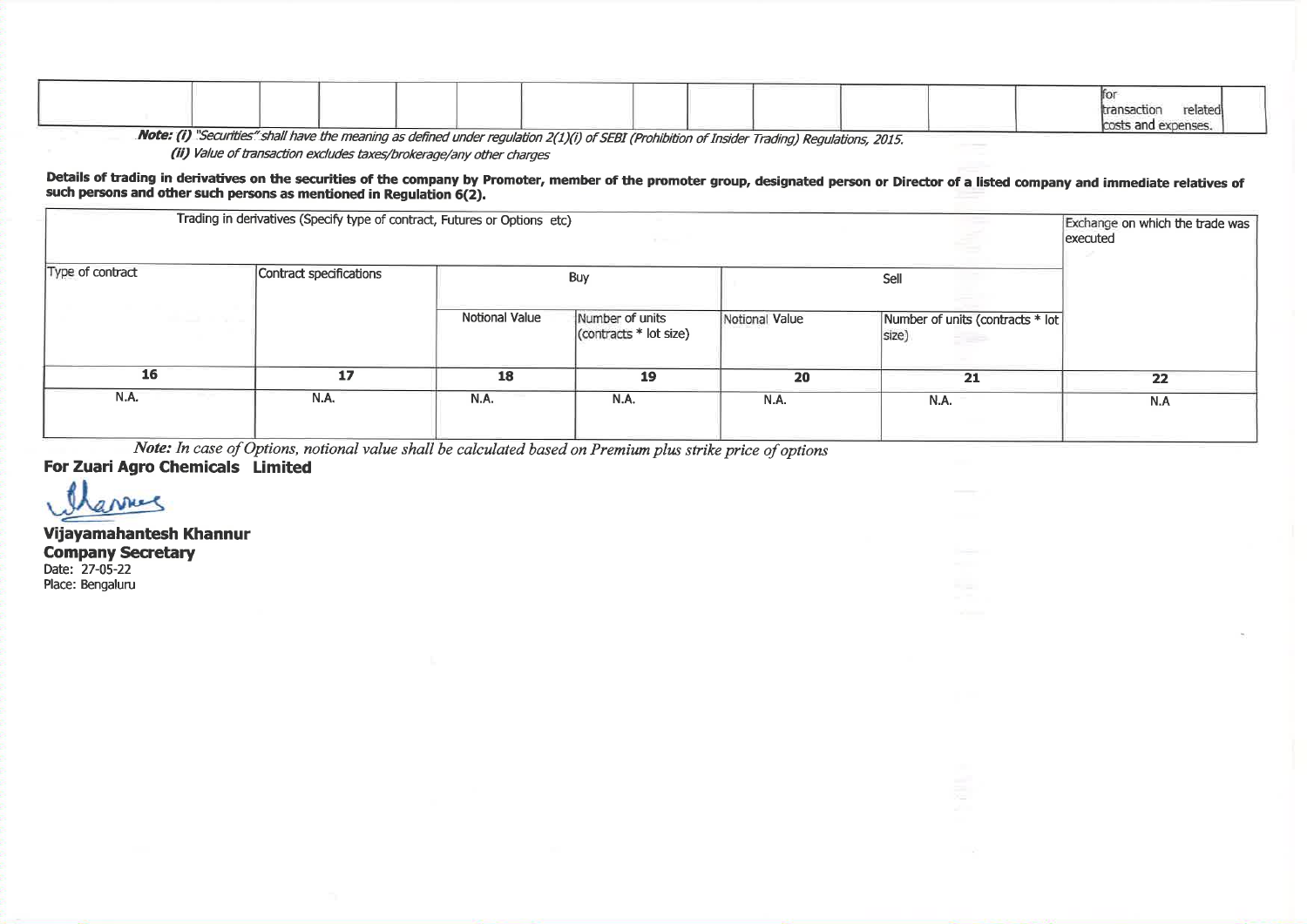

May 13, 2022

Mangalore Chemicals and Fertilizers Limited, Level 11, UB Tower, UB City 24, Vittal Mallya Road, **Bengaluru, Karnataka- 560001** 

Dear Sir,

# **Sub: Disclosure under Regulation 7(2)a of SEBI (Prohibition of Insider Trading) Regulations, 2015.**

Please find enclosed herewith disclosure under Regulation 7(2) a read with Regulation 6(2) of SEBI (Prohibition of Insider Trading) Regulations, 2015, in the prescribed format.

Kindly do the needful.

Thanking You,

Yours Faithfully, **For Zuari Agro Chemicals Limited**

arring

**Vijayamahantesh Khannur Company Secretary**

Encl: As above.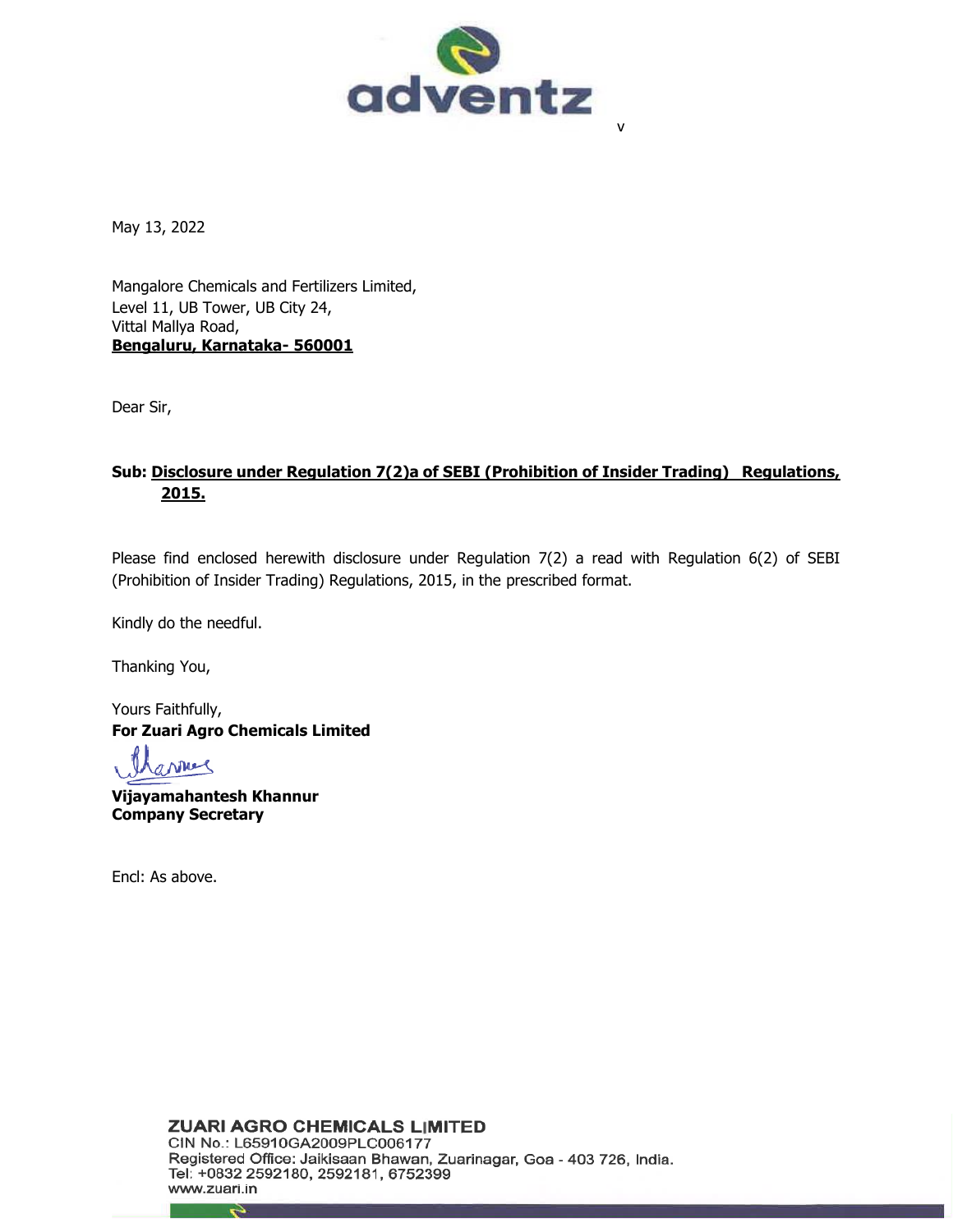### **FORM -C**

## **SEBI (Prohibition of Insider Trading) Regulations, 2015**

### **[Regulation 7 (2) read with Regulation 6(2) – Continual disclosure]**

#### Name of the Company: **Mangalore Chemicals and Fertilizers Limited (MCFL)**

#### ISIN of the C ompany: **INE558B01017**

**Details of change in holding of Securities of Promoter, Member of the Promoter Group, Designated Person or Director of a listed company and immediate relatives of such persons and other such persons as mentioned in Regulation 6(2).**

| Name, PAN, CIN/DIN,<br>address with contact                                                                                                                                                        | Person<br>(Promoter/<br>member of<br>the<br>promoter<br>group/desig For eg.<br>nated<br>person/<br><b>Director</b><br>s/immediat <sup>e</sup><br>e relative<br>to/others<br>$etc.$ ) | &Category of Securities held prior to<br>acquisition/disposal                                              |                             | Securities acquired/Disposed                                                                                                        |           |                                                                                          |                                                                                                                     | <b>Securities</b><br>acquisition/disposal                                                                        | held                         | postDate of allotment advice/Date of<br>acquisition of shares/disposal of intimation<br>shares, specify |                                    | to company | Mode of acquisition Exchan<br>/disposal (on<br>market/                                                                                                                                                                                                                                                         | ge on<br>which                 |
|----------------------------------------------------------------------------------------------------------------------------------------------------------------------------------------------------|--------------------------------------------------------------------------------------------------------------------------------------------------------------------------------------|------------------------------------------------------------------------------------------------------------|-----------------------------|-------------------------------------------------------------------------------------------------------------------------------------|-----------|------------------------------------------------------------------------------------------|---------------------------------------------------------------------------------------------------------------------|------------------------------------------------------------------------------------------------------------------|------------------------------|---------------------------------------------------------------------------------------------------------|------------------------------------|------------|----------------------------------------------------------------------------------------------------------------------------------------------------------------------------------------------------------------------------------------------------------------------------------------------------------------|--------------------------------|
| nos.                                                                                                                                                                                               |                                                                                                                                                                                      | Type of<br>securities and %<br>Warrants,<br>Convertibl<br>Debentur<br>es, Rights<br>entitleme<br>nts etc.) | No.<br>Shares, shareholding | Type of<br>securities<br>(For eg.<br>Shares,<br>Warrants<br>Convertib<br>Debentur<br>es,<br><b>Rights</b><br>entitleme<br>nt, etc.) | No.       | Value                                                                                    | Transacti Type of<br>(Purchas (For eq.<br>e/sale<br>Pledge /<br>Invocatio , Rights<br>Others-<br>please<br>specify) | on Type securities<br>Shares,<br>Warrants,<br>Revocatio Convertible<br><b>Debentures</b><br>entitlement<br>etc.) | No. and % of<br>shareholding | From                                                                                                    | To                                 |            | public/<br>rights/ preferential<br>offer/<br>off market/ Inter-<br>se transfer, ESOPs,<br>etc.)                                                                                                                                                                                                                | the<br>trade<br>was<br>execute |
| $\mathbf{1}$                                                                                                                                                                                       | $\overline{2}$                                                                                                                                                                       | 3                                                                                                          | 4                           | 5                                                                                                                                   | 6         | $\overline{\mathbf{z}}$                                                                  | 8                                                                                                                   | 9                                                                                                                | 10                           | 11                                                                                                      | 12                                 | 13         | 14                                                                                                                                                                                                                                                                                                             | 15                             |
| Zuari Agro Chemicals<br>Limited (ZACL)<br>PAN - AAACZ3924H<br>$CIN -$<br>L65910GA2009PLC006177<br>Regd. Office - Jai Kisaan<br>Bhawan, Zuarinagar,<br>$Goa - 403726$<br>  Contact No. 0832 2592509 | Promoter                                                                                                                                                                             | Equity<br>shares                                                                                           | 6,40,28,362<br>54.03%       | Equity<br>Shares                                                                                                                    | 45,00,000 | Rs. 42,21,00,000<br>(45,00,000*93.80) of pledge<br>As per closing price<br>on 11.05.2022 | Release                                                                                                             | Equity<br><b>Shares</b>                                                                                          | 6,40,28,362<br>54.03%        | 11.05.2022<br>(Date of<br>release)                                                                      | 11.05.2022<br>(Date of<br>release) | 13.05.2022 | The pledge created<br>Zuari<br>Agro<br>by<br>Chemicals Limited<br>(ZACL)<br>the<br>on<br>equity shares held<br>in MCFL has been<br>released by Vistra<br>ITCL (India) Limited<br>(Security Trustee) t<br>on account of price<br>appreciation<br>/part<br>payment of<br>loan<br>availed by<br>ZACL<br>from HDFC | N.A                            |

**Note: (i)** "Securities" shall have the meaning as defined under regulation 2(1)(i) of SEBI (Prohibition of Insider Trading) Regulations, 2015.